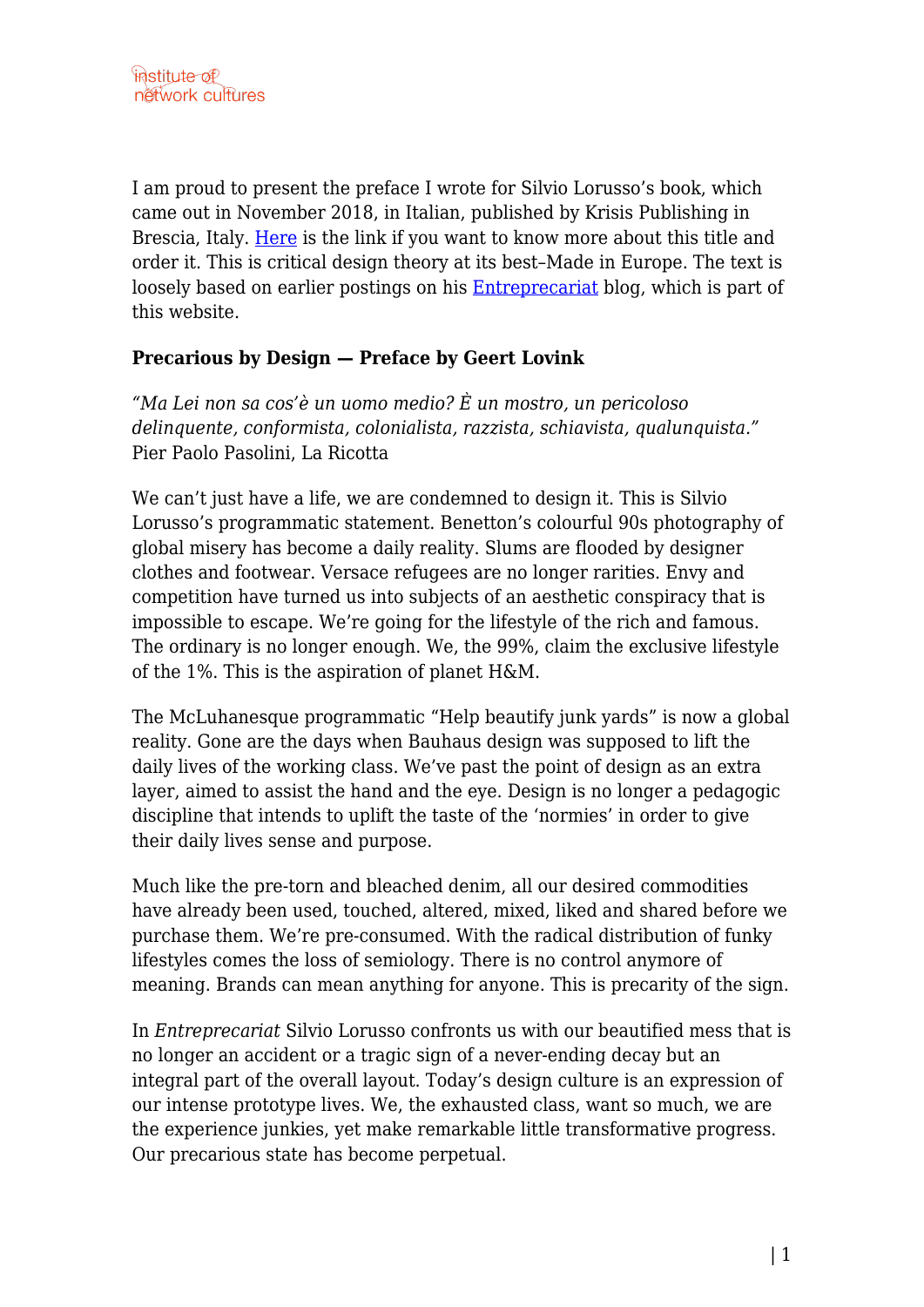When we confront ourselves with sci-fi precarity—that strange techno-reality ahead of us—the first association that comes to mind is the conformist 1950s. Sure, we wished we lived in a *Blade Runner* movie, but our reality more resembles a Victor Hugo novel or a Douglas Sirk film in which the hyper-real takes command. Boredom, anxiety and despair are the unfortunate default. That's 'real existing precarity,' comparable to 'real existing socialism' in the outgoing Cold War period. Casual precarity, everywhere you look. The terror of comfort drives us mad. The flatness of it all is contrasted, and accelerated, by the occasional modernism IKEA style that, in theory, should cheer us up and comfort us, but in the end only provoke us to this inner revolt against this manufactured reality. What's to be done with workers that have nothing to lose but their Ray-Ban sun glasses? We can't wait for Godot, not even for a split second. No matter how desperate the situation, the uprising simply won't happen. At best we attend a festival, expand our minds and body—and return to the void.

In *The Courage of Hopelessness* from 2017 Slavoj Žižek writes about the antagonism that is generated between the precariat and the traditional working class. He writes: "One would have expected that the increasing exploitation would also strengthen workers' resistance, but it renders resistance even more difficult." The main reason for this, according to Žižek, is ideological: "precarious work is presented (and up to a point even effectively experienced) as a new form of freedom." For Žižek precarious workers are similar to consumers that are constantly confronted with the 'freedom of choice'. We are becoming curators of our own life.

As Euronomade warns in their 2017 [statement o](http://www.euronomade.info/?p=8830)n platform capitalism, "we are in the presence of a protean composition of living labour, where a nonqualified worker works side-by-side with an 'innovation professional', all within a highly urbanized metropolitan landscape." Some are more precarious than others. This is not merely measured in objective terms. Being precarious is a state of mind, a 'psycho-class consciousness' turned identity politics. This subcultural experiences then opens the possibility to sympathize with the 'real' Others. Euronomade observes "that the contemporary press often evokes the appearance of millennials, the digital natives educated and grown up with internet, together with migrants with a high-level education." Precarity can easily be read as postmodern brand, a thousand flows of video clips, Insta stories and tweets that peacefully coexist side by side, in a tolerant metropolitan setting that promotes multiculturalism as a way to tacticly avoid talking about the hard facts of income